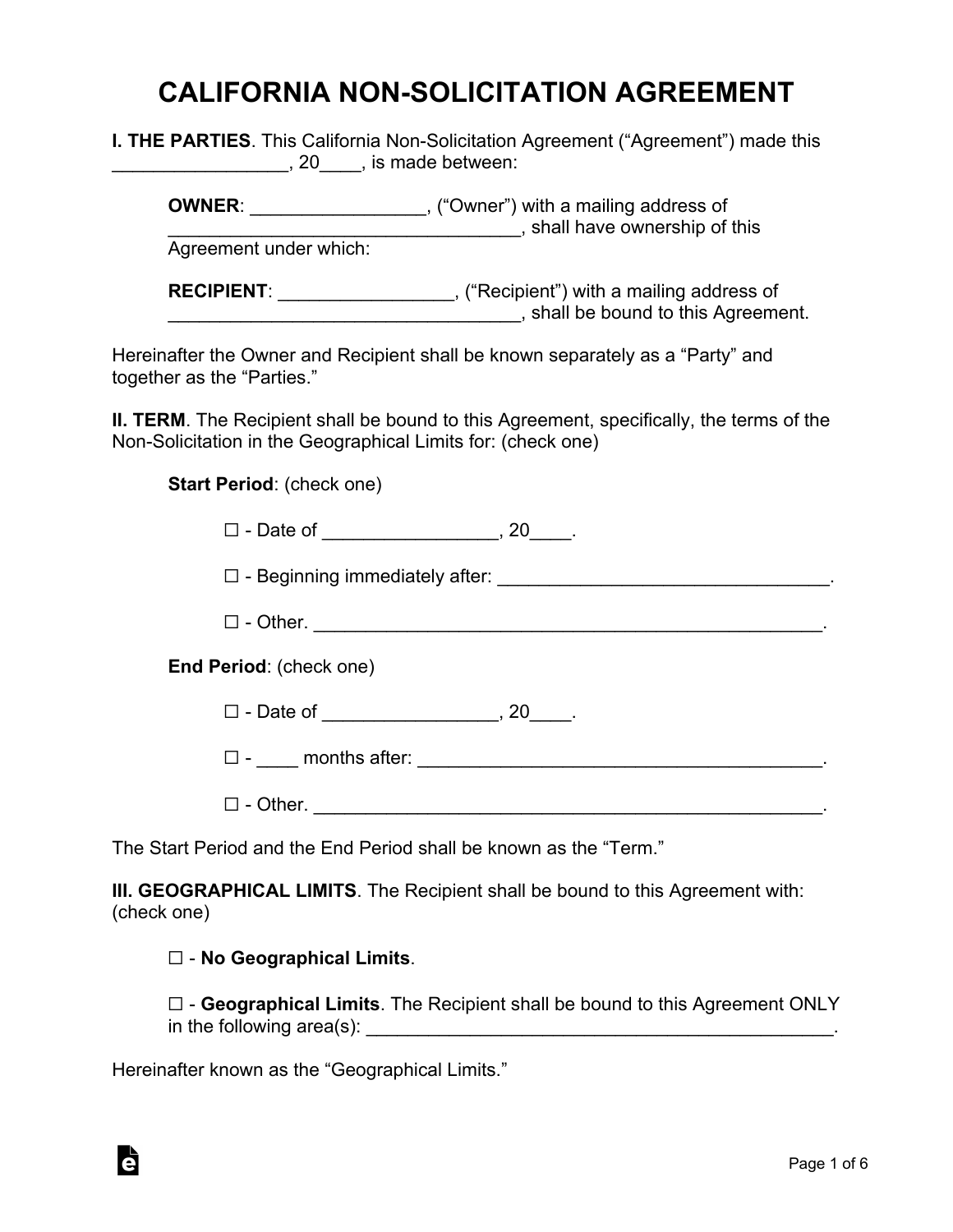**IV. NON-SOLICITATION**. The Owner shall possess, in accordance with the terms of this Agreement, the following protections: (check all that apply)

☐ - **Employees**. The Recipient shall not be allowed to associate themselves with the Owner's: (check one)

☐ - **All Employees**. The Recipient shall be prohibited from engaging with any former or current employees, contractors, affiliates, and similar parties of the Owner under which a business relationship has been created.

☐ - **Specific Employees**. The Recipient shall be prohibited from engaging with the following employees and contractors of the Owner: \_\_\_\_\_\_\_\_\_\_\_\_

 $\mathcal{L}_\text{max}$  and  $\mathcal{L}_\text{max}$  and  $\mathcal{L}_\text{max}$  and  $\mathcal{L}_\text{max}$  and  $\mathcal{L}_\text{max}$  and  $\mathcal{L}_\text{max}$ 

☐ - **Customers**. The Recipient shall not be allowed to associate themselves with the Owner's: (check one)

☐ - **All Customers**. The Recipient shall be prohibited from engaging with any former or current customers, clients, and similar parties of the Owner under which a business relationship has been created.

☐ - **Specific Customers**. The Recipient shall be prohibited from engaging with the following customers and clients of the Owner:

 $\mathcal{L}_\text{max}$  and  $\mathcal{L}_\text{max}$  and  $\mathcal{L}_\text{max}$  and  $\mathcal{L}_\text{max}$  and  $\mathcal{L}_\text{max}$  and  $\mathcal{L}_\text{max}$ 

Hereinafter known as the "Non-Solicitation."

**V. SIMILAR BUSINESS**. The Owner shall possess, in accordance with the terms of this Agreement, the following protections: (check one)

☐ - **No Restrictions on Business Practices**. The Recipient shall not be prohibited from working for or with any competitor of the Owner.

☐ - **Restrictions on Business Practices**. The Owner shall be protected from the Recipient engaging in the Protected Practices for the following: (check one)

☐ - **All Related Uses**. The Recipient shall not be allowed to provide the same or similar products, services, content, or duties that engage in any other way or version of representation of any other business of a similar nature to the Owner.

☐ - **Specific Uses**. The Recipient shall not be allowed to provide the same or similar products, services, content, or duties that engage in the following:

Hereinafter known as the "Protected Practices."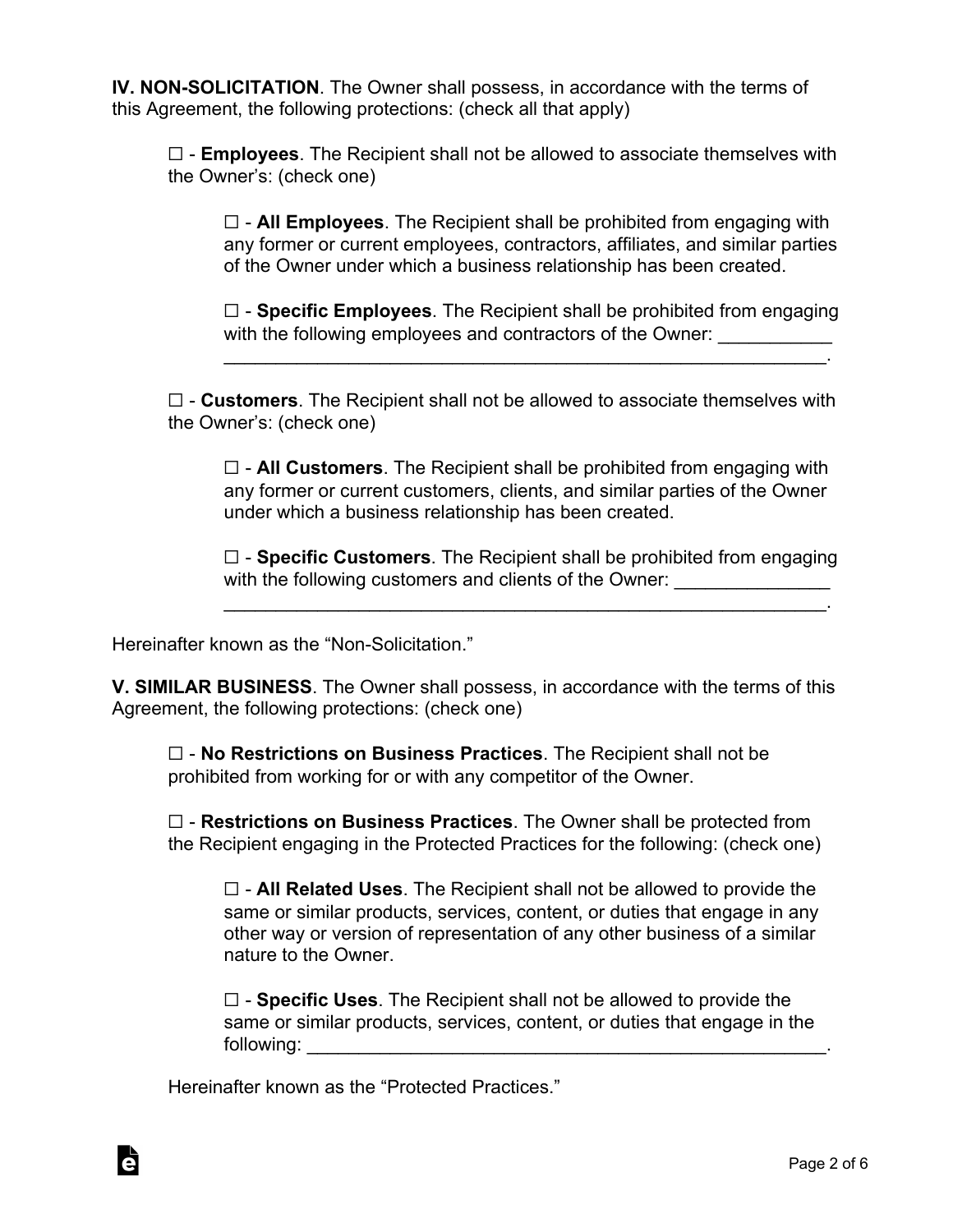**VI. COMPETITORS**. The Owner shall possess, in accordance with the terms of this Agreement, the following restrictions: (check one)

## ☐ - **No Restrictions on Competitors**.

à

☐ - **Restrictions on Competitors**. The Recipient shall not be allowed to associate themselves with the Owner's: (check one)

☐ - **All Competitors**. Regardless of whether a competitor is offering the same or similar Protected Practices, the Recipient shall be prohibited from being associated with any third party deemed a competitor of the Owner.

☐ - **Specific Competitors**. Regardless of whether a competitor is offering the same or similar Protected Practices, the Recipient shall be prohibited from being associated with the following competitors:

\_\_\_\_\_\_\_\_\_\_\_\_\_\_\_\_\_\_\_\_\_\_\_\_\_\_\_\_\_\_\_\_\_\_\_\_\_\_\_\_\_\_\_\_\_\_\_\_\_\_\_\_\_\_\_\_\_\_.

**VII. PURCHASE OF RELEASE**. The Parties agree that the Recipient: (check one)

☐ - **Cannot Purchase a Release**. The Recipient has no option, during the Term or any period thereafter, to purchase the rights of this Agreement from the Owner for the purposes of waiving any liability or releasing themselves under this Agreement.

☐ - **Can Purchase a Release**. The Recipient has the option, during the Term or any period thereafter, to purchase and waive all liability under this Agreement for the sum of The Sum of The Sum of The Sum of The Sum of The Sum of The Sum of The Sum of The Sum of The Sum of T to the Owner.

**VIII. CONFIDENTIAL INFORMATION**. The Parties agree that the Recipient shall: (check one)

## ☐ - **Not be Prohibited from Releasing Confidential Information**. The Recipient shall be free to express and share, with any third  $(3<sup>rd</sup>)$  party, any and all technical and non-technical information provided by the Owner, including but not limited to: data or other proprietary information relating to products, inventions, plans, methods, processes, know-how, developmental or experimental work, computer programs, databases, authorship, customer lists (including names, buying habits or practices of any clients), names of vendors or suppliers, marketing methods, reports, analyses, business plans, financial information, statistical information, or any other subject matter pertaining to any business of the Owner or any of its respective clients, consultants, or licensees that is disclosed to the Recipient under the terms of this Agreement ("Confidential Information").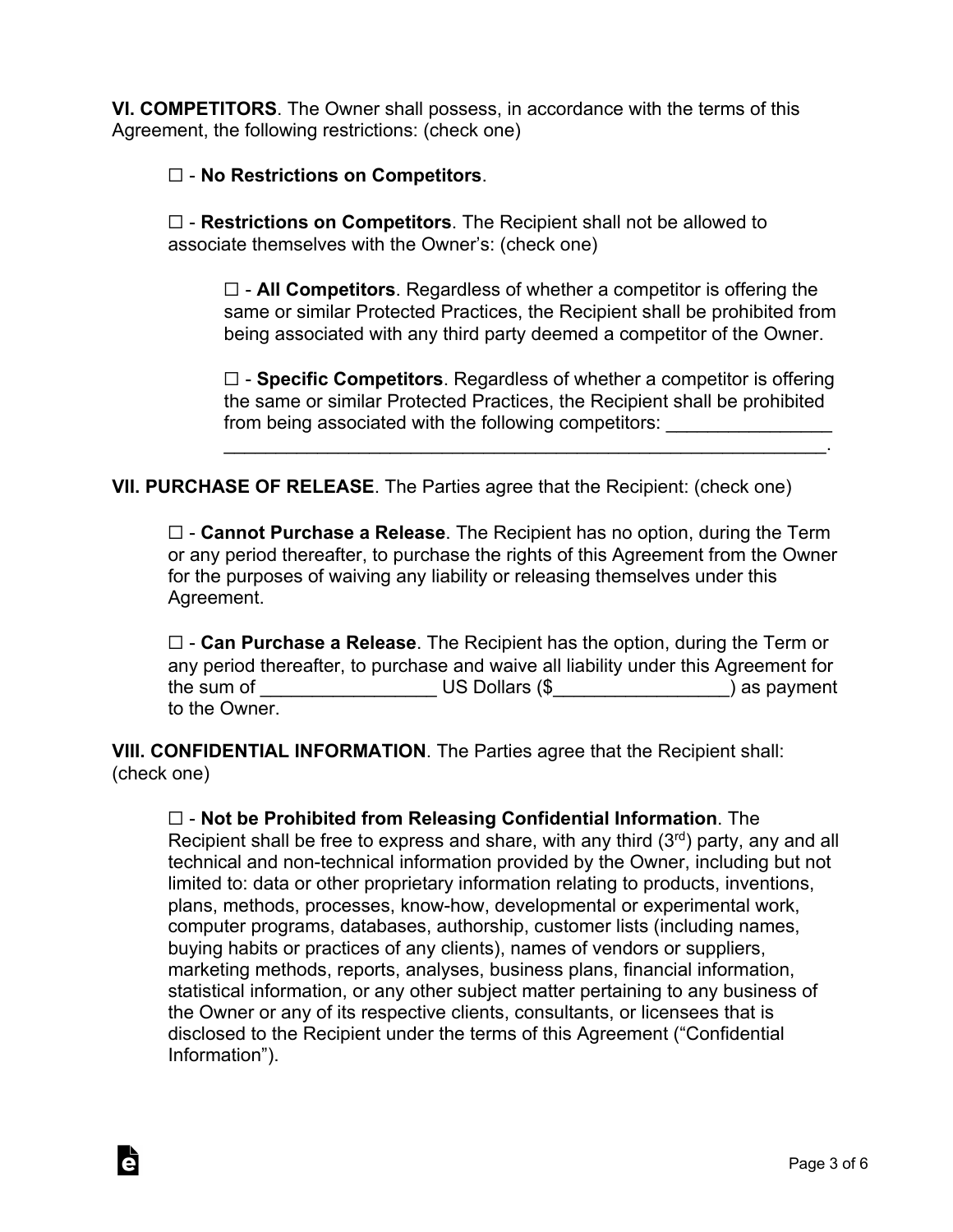☐ - **Be Prohibited from Releasing Confidential Information**. The Recipient shall be prohibited from expressing or sharing any and all technical and nontechnical information provided by the Owner, including but not limited to: data or other proprietary information relating to products, inventions, plans, methods, processes, know-how, developmental or experimental work, computer programs, databases, authorship, customer lists (including names, buying habits or practices of any clients), names of vendors or suppliers, marketing methods, reports, analyses, business plans, financial information, statistical information, or any other subject matter pertaining to any business of the Owner or any of its respective clients, consultants, or licensees that is disclosed to the Recipient under the terms of this Agreement.

- a.) Limitations. Confidential Information shall not include information which:
	- i.) Has become generally known to the public through no wrongful act by the Recipient;
	- ii.) Has been rightfully received by Recipient from a third party without restriction on disclosure and without breach of an obligation of confidentiality running either directly or indirectly to the Recipient;
	- iii.) Has been approved for release to the general public by written authorization of the Owner;
	- iv.) Has been disclosed pursuant to the requirement of a governmental agency or a court of law without similar restrictions or other protections against public disclosure; or,
	- v.) Has been independently developed by the Recipient without use, directly or indirectly, of the Owner's Confidential Information.
- b.) Employees and Contractors. The Recipient agrees to disclose Confidential Information to any agents, affiliates, directors, officers, or any other employees, collectively known as the "Employees," solely on a need-to-know basis and represents that such Employees have signed appropriate non-disclosure agreements or have taken appropriate measures imposing on such Employees a duty to third parties:
	- i.) To hold any third-party proprietary information received by such Employees in the strictest confidence;
	- ii.) Not to disclose such third-party Confidential Information to any other third party; and
	- iii.) Not to use such Confidential Information for the benefit of anyone other than to whom it belongs, without the prior express written authorization of the Owner.
- c.) Best Practices. The Recipient acknowledges they may or may not have access to the Owner's Confidential Information and agrees that it shall not directly or indirectly divulge, disclose, or communicate any of the Confidential Information to any third party, except as may be required during any formal business association or dealings on behalf of the Owner for any event, with the prior written approval of the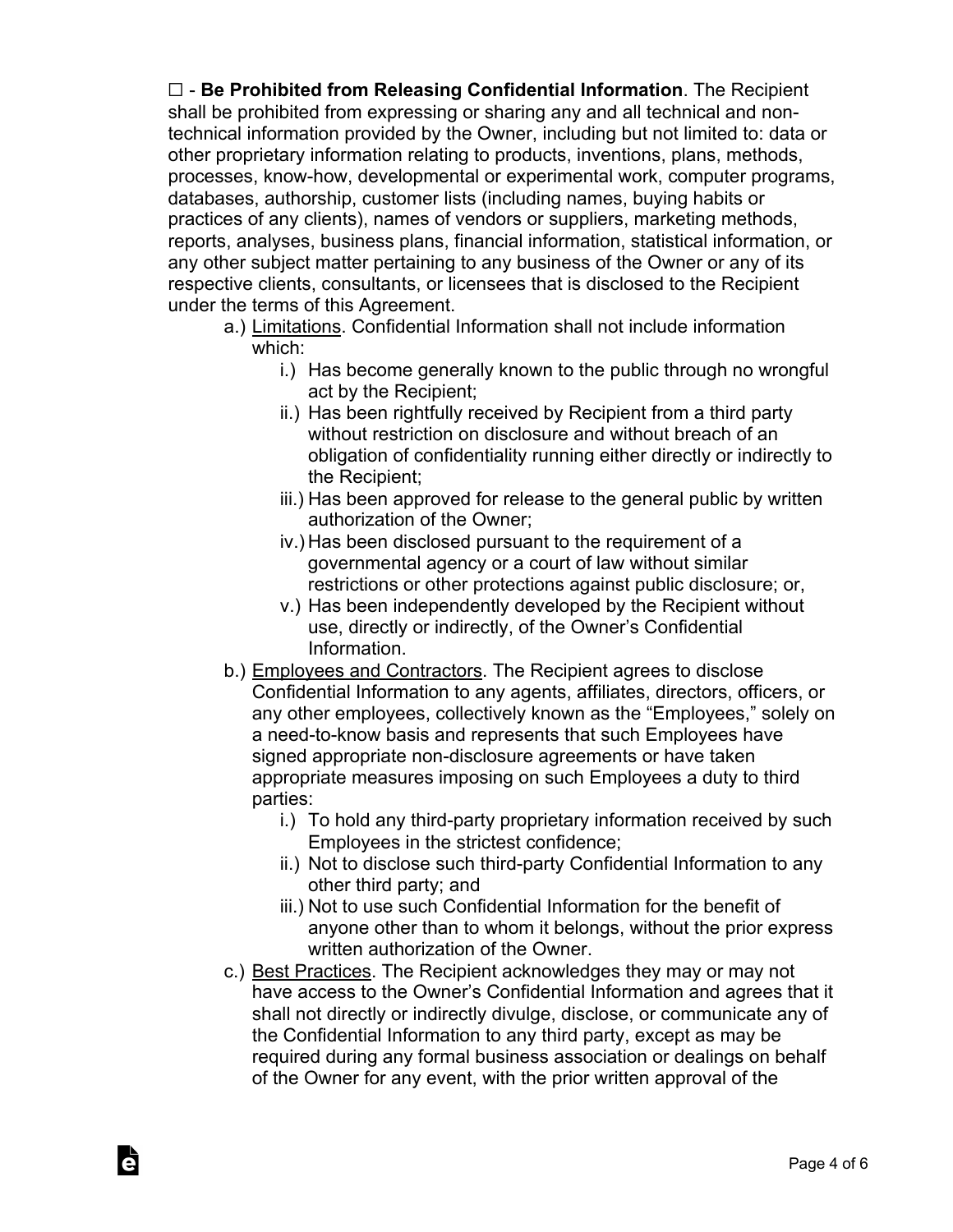Owner. The Recipient acknowledges that no license of the Confidential Information, by implication or otherwise, is granted to the Recipient by reason of this Agreement. Additionally, the Recipient acknowledges that it may only use the Confidential Information in connection with its business dealings with the Owner and for no other purpose without the prior written consent of the Owner.

- d.) Records. The Recipient further agrees that all Confidential Information, including, without limitation, any documents, files, reports, notebooks, samples, lists, correspondences, software, or other written or graphic records provided by the Owner or produced using the Owner's Confidential Information, will be held strictly confidential and returned upon request to the Owner.
- e.) Return of Materials. Upon termination or expiration of this Agreement, or upon written request of the Owner, the Recipient shall promptly return to the Owner all physical and digital materials representing the Owner's Confidential Information and all copies thereof. The Owner shall notify the Recipient immediately upon discovery of any loss or unauthorized disclosure of the Confidential Information.

**IX. GOVERNING LAW**. This Agreement shall be governed by and construed in accordance with the laws of the State of California without reference to its conflicts of laws principles. Any disputes arising from or related to the subject matter of this Agreement shall be heard in a court of appropriate jurisdiction of the Owner's principal office, and the Parties hereby consent to the jurisdiction and venue of these courts.

- a.) Severability. If any provisions of this Agreement or its applications are held to be invalid, illegal, or unenforceable in any respect, the validity, legality, or enforceability of any other provisions and applications herein shall not in any way be affected or impaired.
- b.) Remedies. Should the Recipient breach any of the provisions of this Agreement, the Recipient agrees to reimburse the Owner for any loss or expenses incurred by the Owner as a result of any prohibited use or activity under this Agreement, including, without limitation, court costs and reasonable attorney's fees incurred by the Owner in enforcing the provisions hereof. The Recipient further agrees that any unauthorized use or activity shall result in irreparable damage to the Owner and that the Owner shall be entitled to an award by any court of competent jurisdiction of a temporary restraining order and/or preliminary injunction against such unauthorized use or activity by the Recipient without the need to post a bond. Such remedies, however, shall not be deemed to be the exclusive remedies for any breach of this Agreement but shall be in addition to all other remedies available at law of equity.

## **X. ADDITIONAL TERMS.**  $\blacksquare$

à

**XI. ENTIRE AGREEMENT**. This Agreement represents the entire agreement between the Parties and may only be modified by the signature of both Parties hereto.

\_\_\_\_\_\_\_\_\_\_\_\_\_\_\_\_\_\_\_\_\_\_\_\_\_\_\_\_\_\_\_\_\_\_\_\_\_\_\_\_\_\_\_\_\_\_\_\_\_\_\_\_\_\_\_\_\_\_\_\_\_\_\_\_\_\_\_\_\_\_ \_\_\_\_\_\_\_\_\_\_\_\_\_\_\_\_\_\_\_\_\_\_\_\_\_\_\_\_\_\_\_\_\_\_\_\_\_\_\_\_\_\_\_\_\_\_\_\_\_\_\_\_\_\_\_\_\_\_\_\_\_\_\_\_\_\_\_\_\_\_